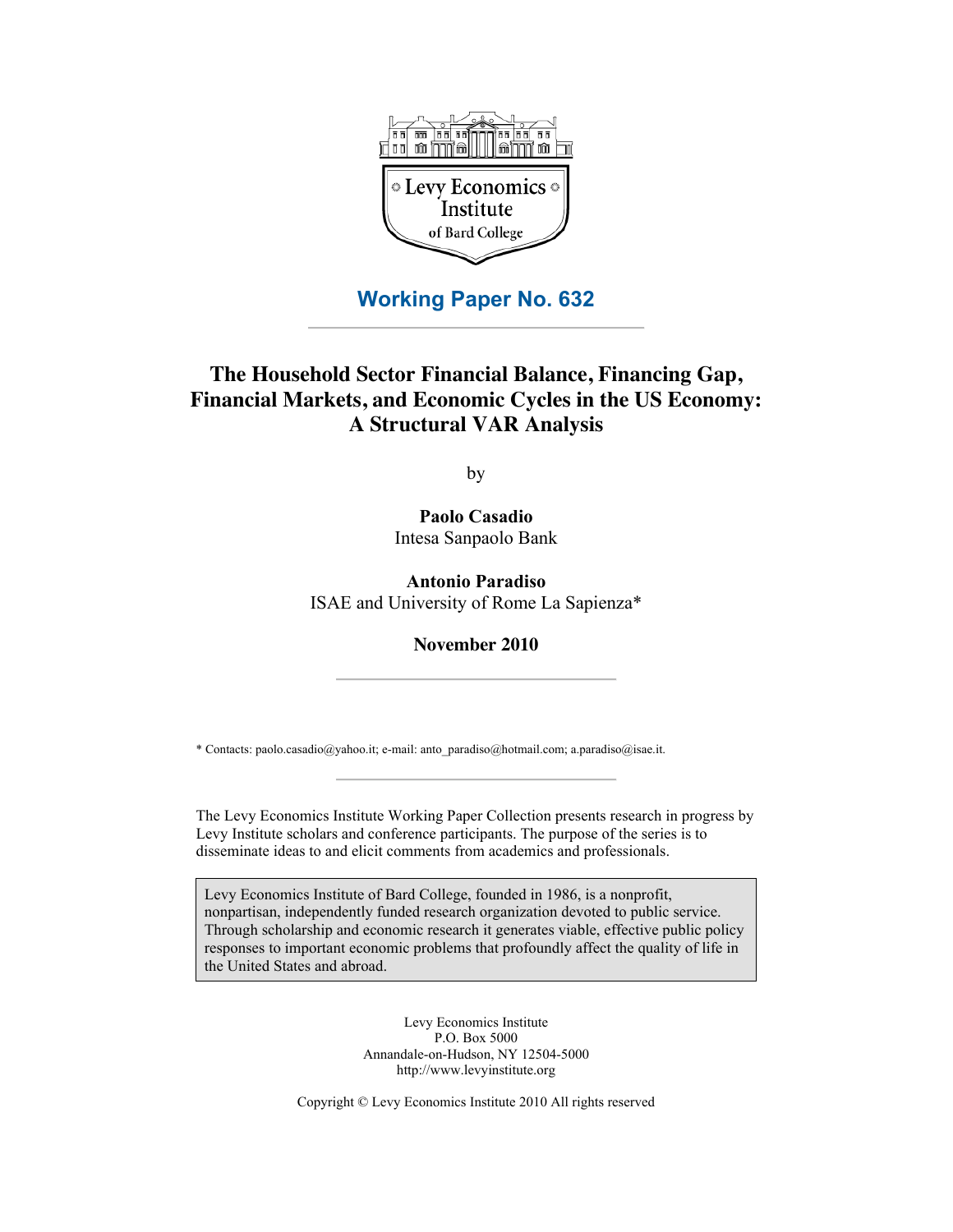## **ABSTRACT**

This paper investigates private net saving in the US economy—divided into its principal components, households and (nonfinancial) corporate financial balances—and its impact on the GDP cycle from the 1980s to the present. Furthermore, we investigate whether the financial markets (stock prices, BAA spread, and long-term interest rates) have a role in explaining the cyclical pattern of the two private financial balances. We analyze all these aspects estimating a VAR—between household and (nonfinancial) corporate financial balances (also known as the corporate financing gap), financial markets, and the economic cycle—and imposing restrictions on the matrix *A* to identify the structural shocks. We find that households and corporate balances react to financial markets as theoretically expected, and that the economic cycle reacts positively to corporate balance, in accordance with the Minskyan view of the operation of the economy that we have embraced.

**Keywords:** Household Financial Balance; Financing Gap; Business Cycle; Financial Markets; SVAR

**JEL Classifications:** C32, E12, E20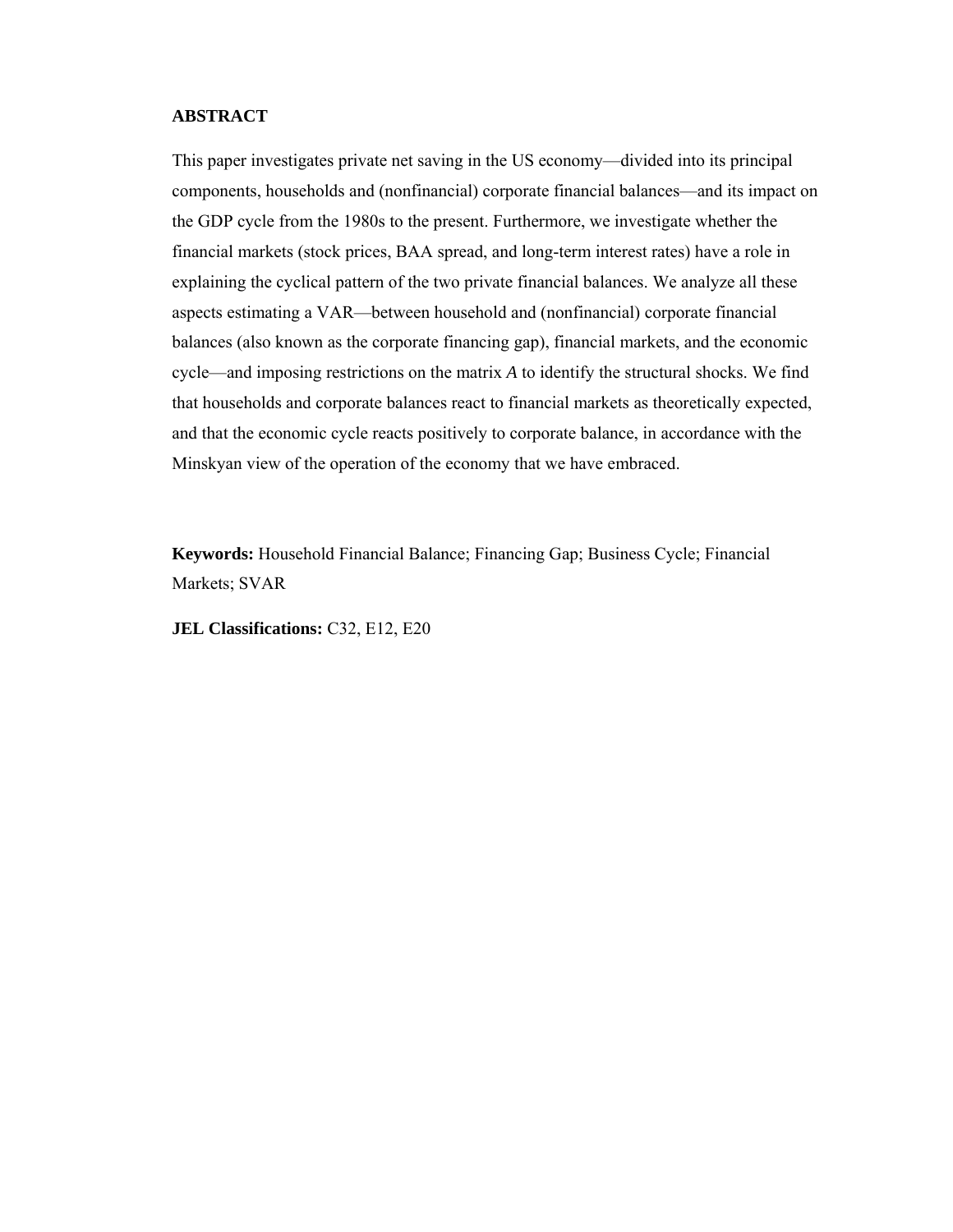#### **INTRODUCTION**

The starting point is the known macroeconomic identity:

$$
Y = C + I + G + X - M \tag{1}
$$

where *Y* is GDP, *C* and *I* indicate consumption and capital expenditure of the private sector, *G* is government expenditure, *X* exports, and *M* imports. Subtracting government's taxes and transfers (*T*) from both sides and rearranging, we have the financial balances for the economy's sectors:

$$
(Y - T - C - I) = (X - M) - (G - T)
$$
\n(2)

or

$$
0 = (X - M) + (G - T) - (S - I)
$$
\n(3)

where  $(X - M)$  is current account surplus  $(CAS)$ ,  $(G - T)$  government deficit  $(GD)$ , and  $(S - T)$ *I)* private net saving (PNS).

Equations (2) and (3) above express the intrinsic constraint whereby all sectors' positions cannot be determined independently in equilibrium. Figure 1 in the appendix shows the balances dynamic of PNS, GD, and CAS since 1960. We can see from the figure how these sector financial balances have moved over time. Private sector surplus and government deficit have moved very closely. This is not surprising given they are the opposing sides of an accounting identity. The difference between them, more visible from the 1980s, is the current account balance.

So far, the perspective is one of accounting and not economics. The impact of the financial balances on the economy depends not on the sector's actual financial balance, but whether the sector is above/below its "normal" path over time (Hatzius 2003; Godley et al*.* 2007). The "normal" path is identified as the trend pattern historically observable in the data. The trend is a sort of ideal or desirable level of financial balance. When a sector's balance diverges from its normal level, this implies an impulse on GDP growth.

In what follows we focus on the PNS only and its impact on the GDP cycle. The reason is twofold: 1) PNS has shown a closer relationship with the economic cycle over the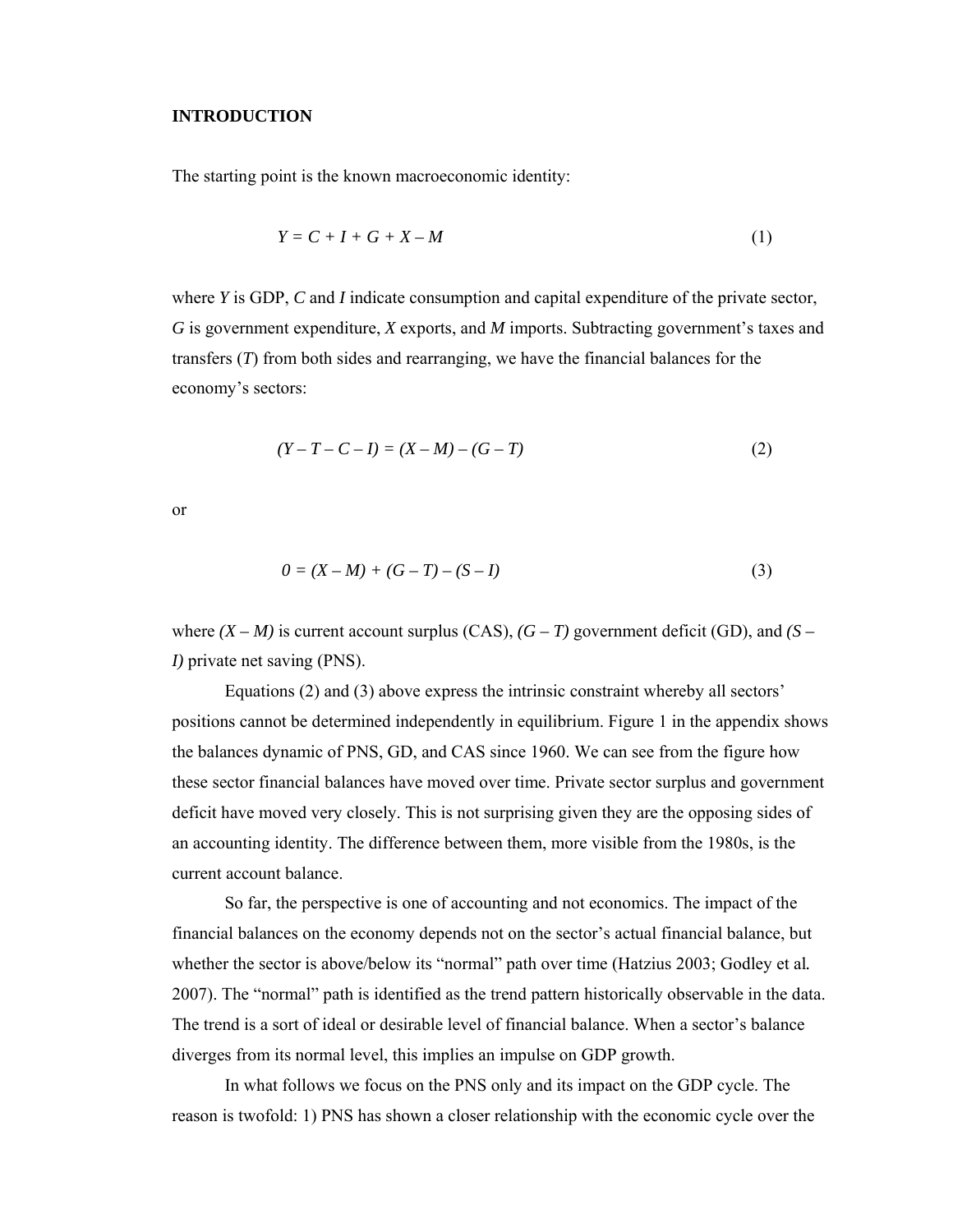years; and 2) PNS comprises the two key groups of private agents in the economy: households and firms.

With regard to point 1, appendix figure 2 shows the relationship between GDP growth and the PNS cycle.

Two interpretations are possible. Figure 2 (a) shows a negative correlation with GDP growth, slightly lagging at the turning points; figure 2 (b) shows a positive and leading correlation with GDP growth. Figure 2 (a) gives a static picture of the relationship between PNS and economic cycle: a boom in economic growth corresponds to an excess of spending in the private sector (and then to a negative PNS). Due to its lagging behavior, the negative PNS seems to be a result of GDP growth and not vice versa. In this interpretation PNS is a passive variable: it is caused by the GDP cycle. Figure 2 (b), instead, gives a dynamic picture of the relationship; since the private sector historically shows a tendency towards mean reversion, the large deficit/surplus today raises the probability of an imminent reversion in the near future. This cyclical behavior can have a significant impact on future GDP growth. For example, when PNS is running at a financial deficit (total spending larger than income) this implies a future reversion (reduction of total spending) with a negative impact on the economic cycle. We concur with this dynamic interpretation, since it is the only one compatible with a view of the private sector as an "active" and leading actor in the economy.

With regard to point 2, we make a distinction in our analysis. We split the PNS into households and firms. In particular, we select households and nonfinancial corporate balances as suggested by Hatzius (2003). This is important because households and nonfinancial corporate balances reflect different decisions and may show different patterns over time (see Casadio and Paradiso [2009] on this point). Furthermore, the nonfinancial corporate balance—corporate profits minus business investments, known as the financing gap with the sign reversed—is a variable of choice for firms: other than investments, they decide on the financial imbalance. This variable summarizes Minsky's theory of financial instability and financial cycles (Minsky 1993).

But what determines the cyclical movement of households and corporate balances? The answer is the cyclical pattern of financial markets. Stock prices, 10-year Treasury-Note (T-N) yields, and the spread between BAA-corporate bond yields and 10-year T-N yields (BAA-spread) are the financial variables used in our empirical study. For example, a rise in stock prices implies that households feel richer (the equity wealth effect) and corporate bodies are more optimistic about their future returns on capital. The effect is a rise in their spending. When long-term interest rates reduce, households will refinance their mortgages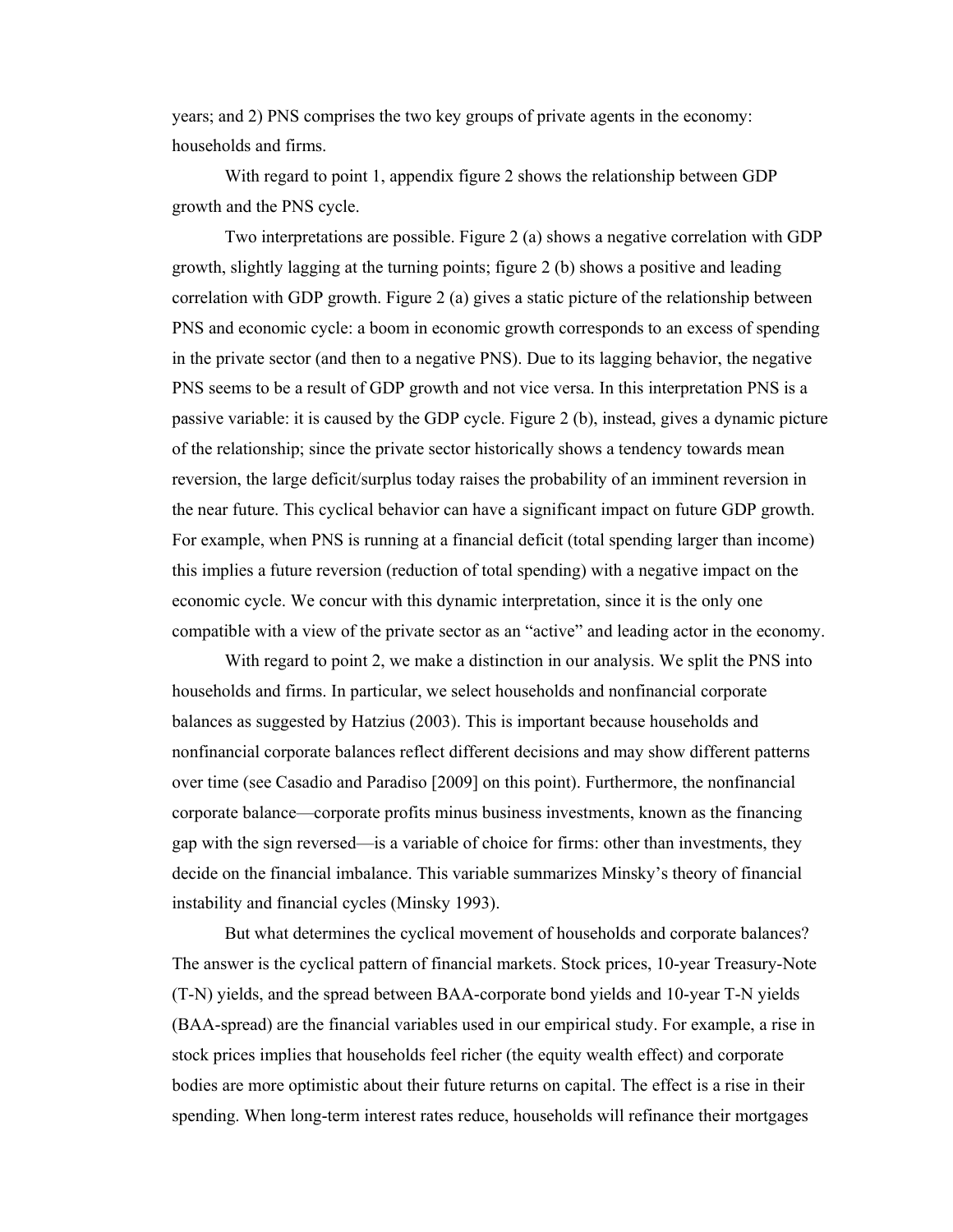and corporate bodies will be more willing to borrow capital. Also in this case, the effect is a rise in their spending. BAA-spread is another measure of the cost of external finance for corporate bodies. Higher BAA-spread discourages debt-financed spending by firms, discouraging investment spending.

In this paper, we use financial variables explained above—long-term interest rates, equity price, BAA-spread—to estimate the cyclical pattern of households and nonfinancial corporate balances. We then show that the difference between the actual and trend components of the two financial balances is related positively to economic growth, confirming our view of a dynamic interpretation of the financial balances. In particular, we find that future growth is explained by the nonfinancial corporate sector according to a Minskyan view of the economy.

As all aspects in this comparison are interdependent (financial markets depend on fundamentals and influence households and corporate financial balances; a deviation of one of the two private sectors implies an effect on output, but at the same time GDP brings all the sectors into equivalence), the proper instrument to analyze these aspects is the vector autoregression (VAR). We first estimate an unrestricted VAR, and then we identify the structural shocks imposing restrictions on the matrix *A* of contemporaneous relationships. The impulse response function (IRF) points out that households and nonfinancial corporate balances react to financial markets in a correct way (in a way consistent with our theoretical expectations), and that economic cycles react positively to the financing gap (according to our interpretation).

#### **THE EMPIRICAL VAR MODEL**

#### **The Data**

The variables used in the empirical VAR analysis are the Standard and Poor's 500 index, expressed in the ratio of GDP *sp500*, the BAA-spread (the spread between BAA corporate bond yields and 10-year T-N yields) *baas*, the 10-year T-N yields *long10*, the log of real GDP *gdp*, the household balance (gross saving—line 10 of table F.100 in the flow of funds account [FoF]—minus capital expenditures—line 12 of table F.100 in the FoF) measured as a share of GDP *hbal*, and the corporate financial balance (internal funds with IVA minus total capital expenditures—line 54 of table F.102 with sign reversed in the FoF) measured as a share of GDP *fgap*. All the variables are expressed as cyclical component with the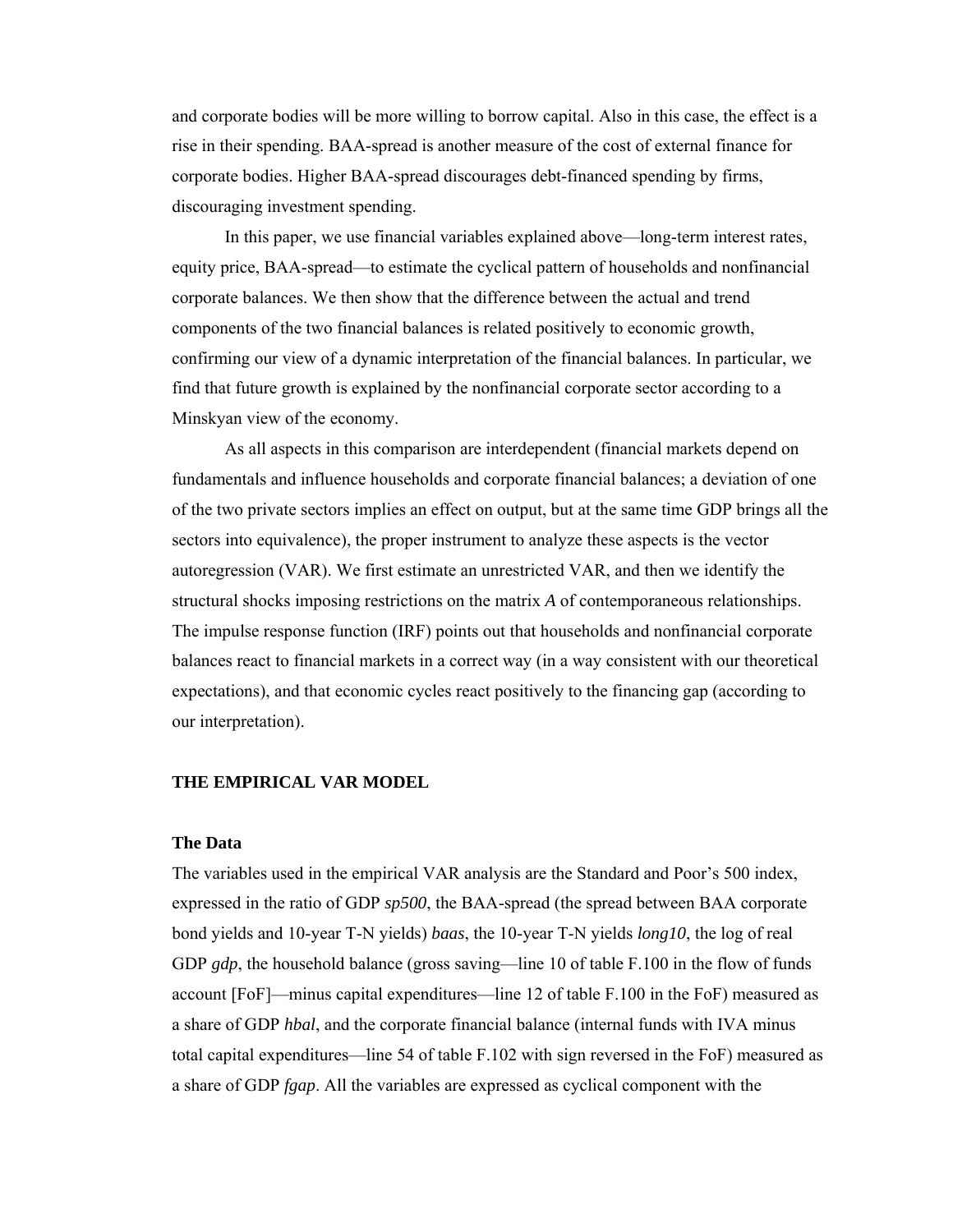Hodrick-Prescott filter. The sample uses observations from 1980q1 to 2010q2. Time series are plotted in appendix figure 3.

## **Reduced Form Model**

Given that, for construction, all the variables are static, we proceed to estimate the unrestricted VAR model that forms the basis of our analysis. We employ information criteria to select the lag length of the VAR specification, including only a constant. With a maximum lag order of  $\rho_{\text{max}} =$  §, Akaike info criterion and final prediction error suggest a lag of two, whereas the Hannan-Quinn and Schwartz criterion suggest only a lag of one. After having estimated the model for the suggested lag lengths—and having excluded the insignificant parameters according to the top-down algorithm (with respect to the AIC criteria)—we conduct the usual diagnostic tests. The results are reported in table 1 in the appendix.

The results are satisfactory, except for some traces of non-normality. Because the VAR estimates are more sensitive to deviations from normality due to skewness than to excess kurtosis (Juselius 2006), we check these measures for each variable. An absolute value of unity or less for skewness is considered acceptable in the literature (Juselius 2006). Since that for  $p = 1$  we find a skewness very close to one for the stock price equation, we prefer to select a VAR with two lags. Appendix table 2 reports specification tests for the single variables for the case  $\rho = 2$ . Since the skewness values are below the values suggested by the literature, we conclude that non-normality is not a serious problem in our case.

#### **Structural Identification and Impulse Response Analysis**

Having specified the reduced form model, we now proceed to the structural analysis. A structural VAR has the following general form:

$$
A_0 Y_r = A_1(L) Y_r + B \varepsilon_r \tag{4}
$$

Here *Yt* represents *K-*vector relevant variables; *A0* and *B* are *K x K* matrices; and  $A_1(k) = \sum_{i=1}^{q} A_{i1} k^{i}$  represents matrices polynomial in the lag operator with  $A_{i1}$  being  $K \times K$ matrix. ε<sub>t</sub> is an *K*-vector of serially uncorrelated, zero mean structural shocks with an identity contemporaneous covariance matrix  $(\Sigma_{\vec{e}} = \mathbb{E}[\epsilon_{\vec{e}} \epsilon_{\vec{e}}^T] = 1)$ .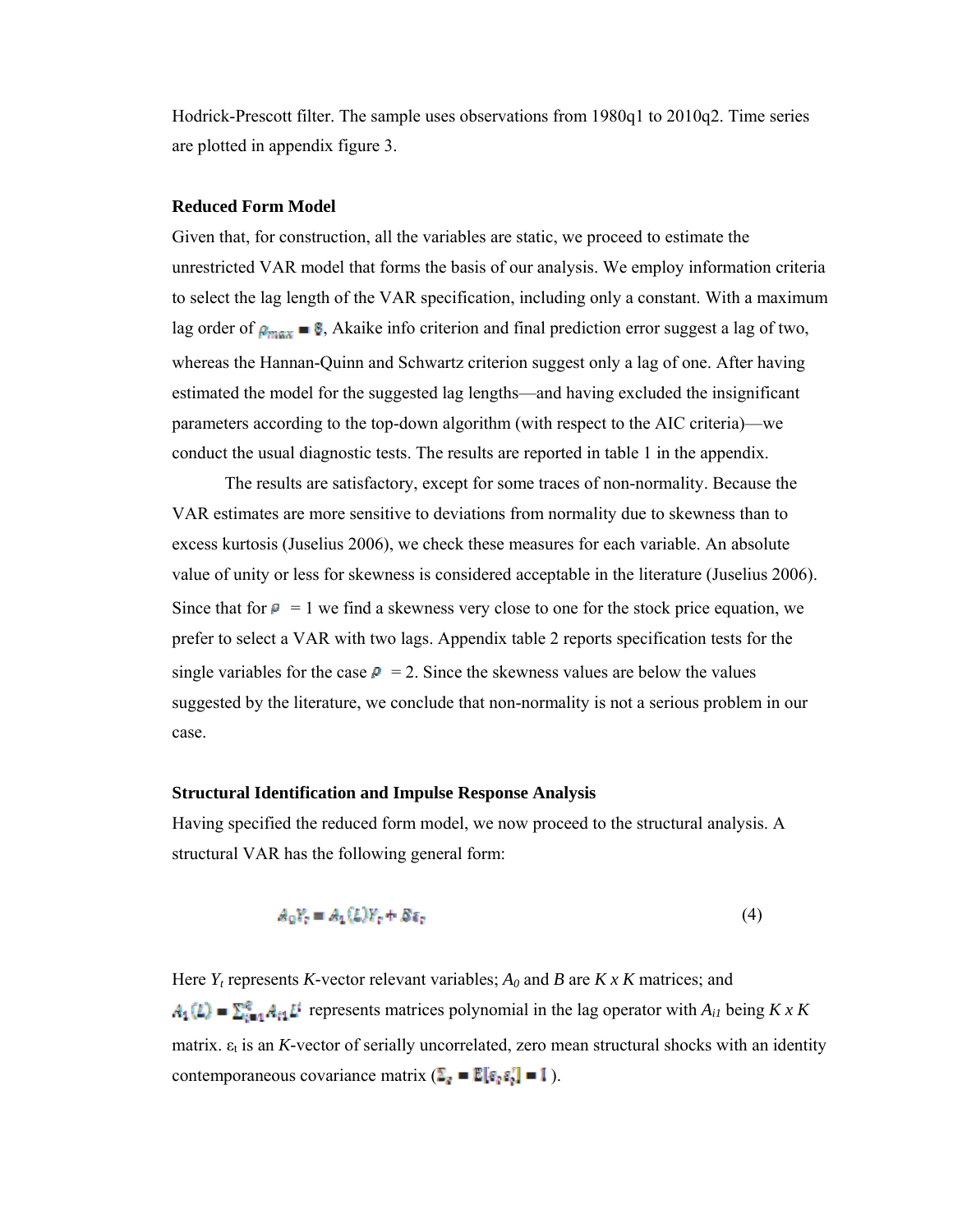Provided that  $A_0$  is nonsingular, solving for  $Y_t$  yields the reduced form of VAR representation:

$$
Y_{0} = A_{0}^{-1}A_{1}(L)Y_{0} + A_{0}^{-1}B\varepsilon_{0}
$$
\n(5)

or

$$
Y_p = C(L)Y_p + u_p \tag{6}
$$

where

$$
C(L) = A_0^{-1} A_1(L) \tag{7}
$$

and

$$
u_c = A_0^{-1} \delta v_c \tag{8}
$$

or

$$
A_0 u_r = B e_r \tag{9}
$$

Equation (4) is the structural model of the VAR, whereas (5) is the reduced form. The technique involved consists of estimating equation (5) and recovering the parameters and the structural shocks  $\varepsilon_t$  in (4) from these estimates. Equation (9) relates the reduced form disturbances  $u_t$  to the underlying structural shocks  $\varepsilon_t$ . To identify the structural form parameters, we must place  $2K^2 - K(K+1)/2$  restrictions on the *A* and *B* matrices. In our case, where  $K = 6$ , the number of necessary restrictions is 51. We impose the following restrictions:

$$
\begin{bmatrix} 1 & 0 & 0 & 0 & 0 & 0 \ 1 & 1 & 1 & 1 & 0 & 0 \ 2 & 0 & 1 & 1 & 0 & 0 \ 3 & 4 & 0 & 1 & 0 & 0 \ 1 & 1 & 0 & 0 & 1 & 0 \ 1 & 1 & 0 & 0 & 0 & 0 \ 1 & 1 & 0 & 0 & 0 & 0 \ 1 & 1 & 0 & 0 & 0 & 0 \ 1 & 1 & 0 & 0 & 0 & 0 \ 1 & 1 & 0 & 0 & 0 & 0 \ 1 & 1 & 0 & 0 & 0 & 0 \ 1 & 1 & 0 & 0 & 0 & 0 \ 1 & 1 & 0 & 0 & 0 & 0 \ 1 & 1 & 0 & 0 & 0 & 0 & 0 \ 1 & 0 & 0 & 0 & 0 & 0 & 0 \ 1 & 0 & 0 & 0 & 0 & 0 & 0 \ 1 & 0 & 0 & 0 & 0 & 0 & 0 \end{bmatrix} \begin{bmatrix} u_1^{2d} & 0 & 0 & 0 & 0 \ 0 & 0 & u_2 & 0 & 0 \ 0 & 0 & 0 & u_3 & 0 \ 0 & 0 & 0 & 0 & 0 \ 0 & 0 & 0 & 0 & 0 \ 0 & 0 & 0 & 0 & 0 \ 0 & 0 & 0 & 0 & 0 \ 0 & 0 & 0 & 0 & 0 \end{bmatrix} \begin{bmatrix} e_1^{2d} \\ e_2^{2d} \\ e_3^{2d} \\ e_4^{2d} \\ e_5^{2d} \\ e_6^{2d} \\ e_7^{2d} \\ e_8^{2d} \\ e_9^{2d} \\ e_9^{2d} \\ e_9^{2d} \\ e_9^{2d} \\ e_9^{2d} \\ e_9^{2d} \\ e_9^{2d} \\ e_9^{2d} \\ e_9^{2d} \\ e_9^{2d} \\ e_9^{2d} \\ e_9^{2d} \\ e_9^{2d} \\ e_9^{2d} \\ e_9^{2d} \\ e_9^{2d} \\ e_9^{2d} \\ e_9^{2d} \\ e_9^{2d} \\ e_9^{2d} \\ e_9^{2d} \\ e_9^{2d} \\ e_9^{2d} \\ e_9^{2d} \\ e_9^{2d} \\ e_9^{2d} \\ e_9^{2d} \\ e_9^{2d}
$$

where \* indicates a parameter that is freely estimated in the system. *gdp* is presumed to adjust slowly to shocks of other variables in the system as assumed by Rotemberg and Woodford (1999), for example. Equity price, instead, is allowed to react instantaneously to all types of shock according to the theory that financial markets reflect all the information in the system. BAA-spread is supposed to react immediately to shocks in output and long-term interest rates, whereas long-term interest rates are supposed to react instantaneously to *gdp*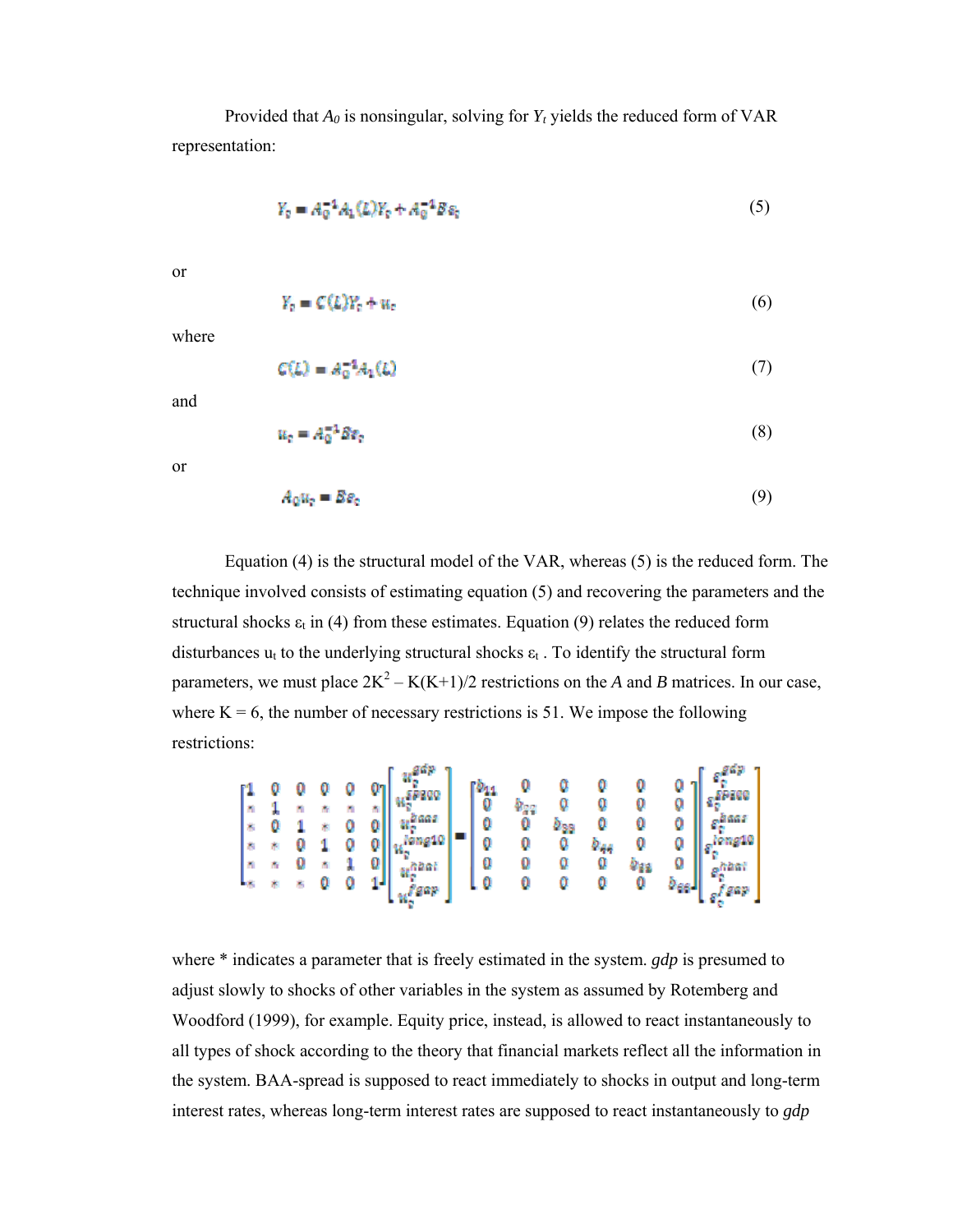and *sp500*. Household financial balance and the financing gap are assumed to respond without delay to the assumed dependent variables (*gdp*, *sp500*, *long10* for *hbal*; *gdp*, *sp500*, *baas* for *fgap*).

The results of IRF are reported in figure 4 in appendix. We focus here on the key results. First of all, households and corporate balances react to financial markets as we expected: *hbal* and *fgap* respond negatively to a rise in stock prices; *fgap* falls after a rise in BAA-spread; and *hbal* rises in the presence of a rise in long-term interest rates. Secondly, a rise in the economic cycle does raise the household balance positively, but causes a fall in the corporate balance. This occurs because higher income means higher savings (for households), whereas higher *gdp* means higher business investments (for corporate bodies). More importantly, the effect of the two financial balances on GDP growth are positive, as we expected, even if only the financing gap response is statistically significant. This result brings an important message: the financing gap is a leading component of the cycle as suggested by Casadio and Paradiso (2009) and accordingly to Minsky's theory of financial instability (Minsky 1993).

Other results of the IRF confirm the goodness of the SVAR estimation. A positive shock in BAA-spread, in general, makes outside borrowing more costly, reduces firms' spending and production, and consequently hampers real activity. This reason explains the negative response of *gdp* and *sp500* to a positive shock in BAA-spread. Instead, a positive shock in the economic cycle makes future expectations of economic activity more optimistic and reduces the risk premia tightening the spread. Long-term interest rates depress economic activity according to the well-known theory, whereas a positive shock on the *gdp* cycle raises long-term interest rates (as long-term interest rates are the average of expected future shortterm rates, and a rise in *gdp* implies that there will be expectations of an increase in shortterm interest rates).

#### **CONCLUSIONS**

We investigated the PNS, split into the two main components—household and nonfinancial corporate balances—for the US economy for the period 1980q1–2010q2. We tested whether: 1) financial markets have a role to explain the cyclical dynamic of the two private balances; and 2) the two balances explain the economic cycle. We estimated a structural VAR, imposing restriction on the contemporaneous effects matrix, to test these points. IRF shows that household and corporate balances react to financial markets as we expected, and that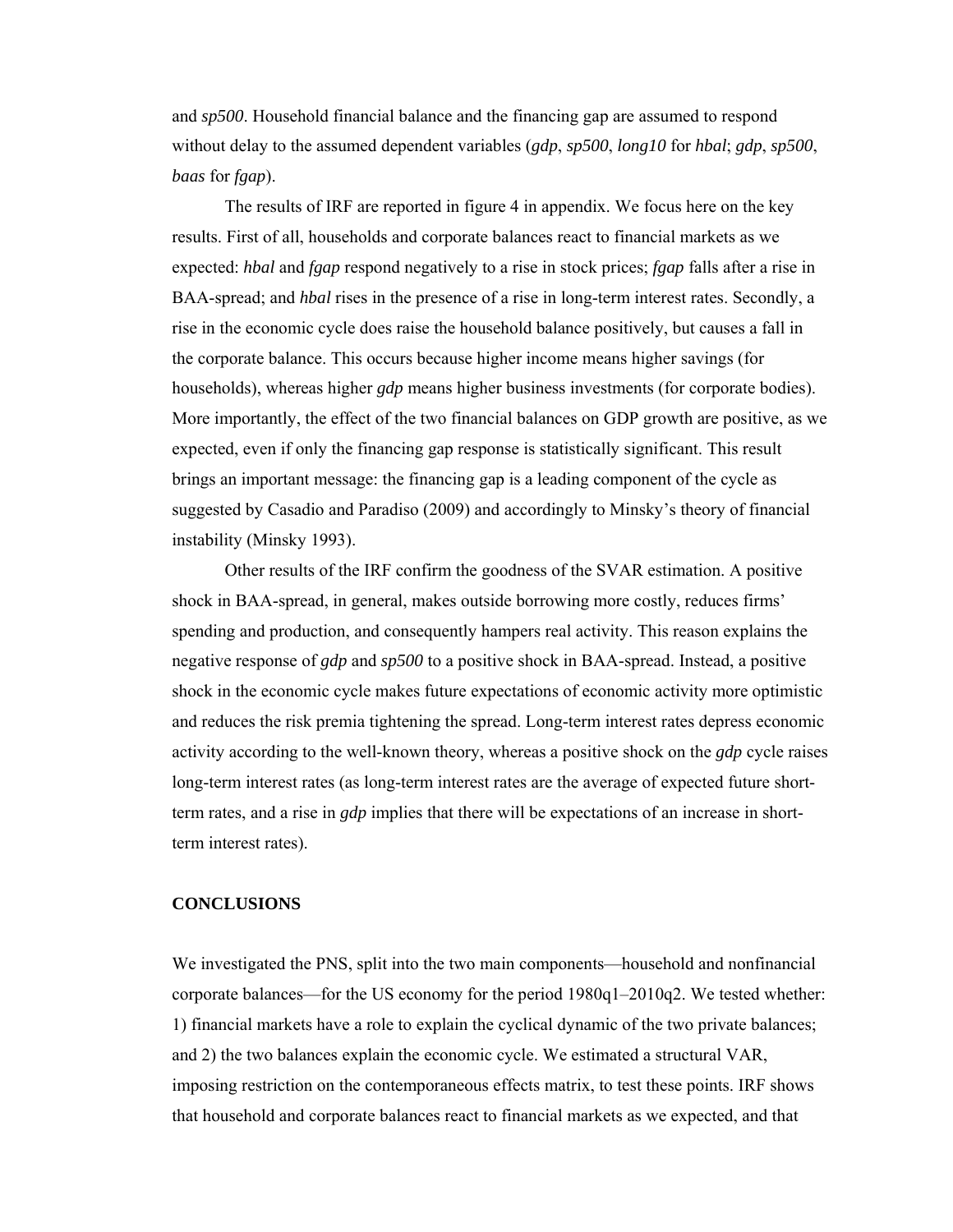positive shocks in nonfinancial corporate balances do raise the GDP cycle according to our interpretation and Minsky financial cycles.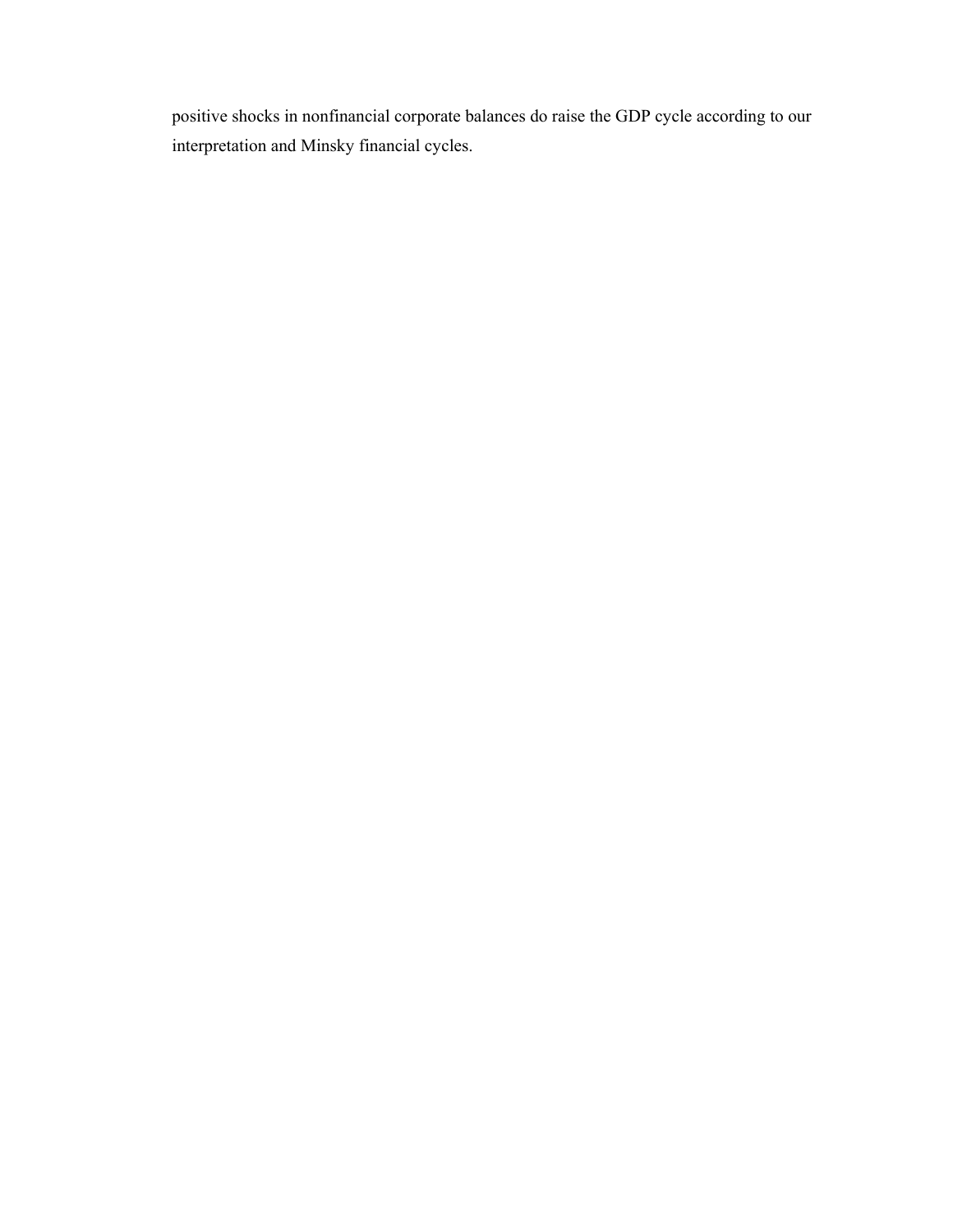## **REFERENCES**

- Casadio, P., and A. Paradiso. 2009. "A Financial Sector Balance Approach and the Cyclical Dynamics of the U.S. Economy." Working Paper 576. Annandale-on-Hudson, NY: Levy Economics Institute of Bard College.
- Godley, W., D.B. Papadimitriou, G. Hanngsen, and G. Zezza. 2007. "The U.S. Economy: Is There a Way out of the Woods?" Strategic Analysis (April). Annandale-on-Hudson, NY: Levy Economics Institute of Bard College.
- Hatzius, J. 2003. "The private sector deficit meets the GSFCI: A financial balances model of the US economy." Global Economics Paper No. 98. New York: Goldman Sachs.
- Juselius, K. 2006. *The cointegrated VAR model: Methodology and applications*. Oxford, UK: Oxford University Press.
- Lutkepohl, H., and M. Kratzig. 2004. *Applied Time Series Econometrics.* Cambridge, UK: Cambridge University Press.
- Minsky, H.P. 1993. "The financial instability hypothesis." in P. Arestis and M. Sawyer (eds.), *Handbook of Radical Political Economy*. Aldershot: Edward Elgar.
- Rotemberg, J.J., and M. Woodford. 1999. "Interest rule in an estimated sticky-price model." in J.B. Taylor (ed.), *Monetary Policy Rules.* Chicago: University of Chicago.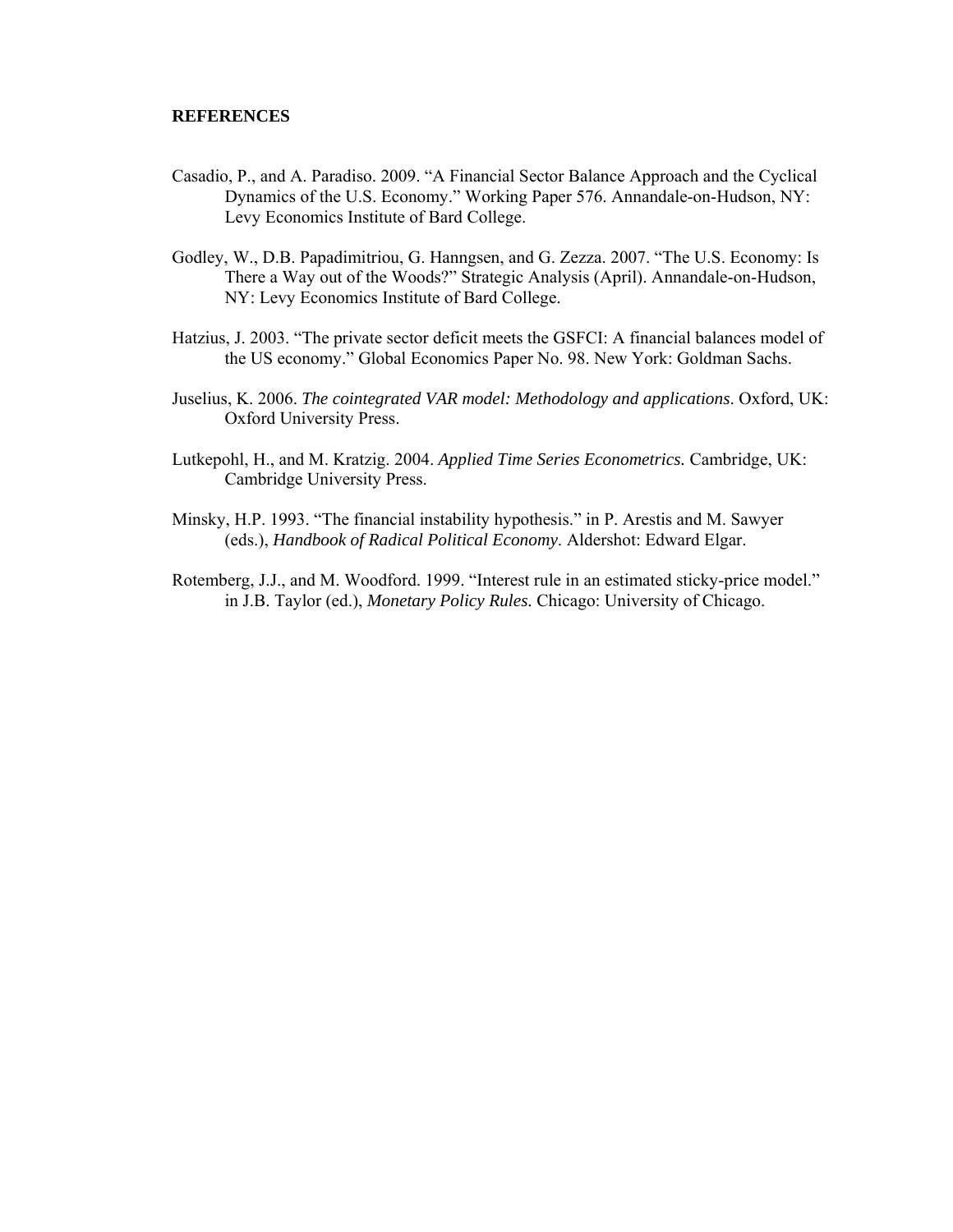## **APPENDIX TABLES AND FIGURES**

|              | $Q_{16}$      | 91.           | LM.           | IJB,          | $MARCH_{LM}(5)$ |  |  |
|--------------|---------------|---------------|---------------|---------------|-----------------|--|--|
| $\rho = 2$   | 507.73   0.84 | 550.81 [0.36] | 196.02 [0.19] | 67.93   0.00  | 2285.45 [0.11]  |  |  |
| $\theta = 1$ | 523.57 [0.83] | 564.86 [0.39] | 191.74 [0.26] | 129.49 [0.00] | 2278.62 [0.13]  |  |  |

 **Table 1: Diagnostic Tests for VAR(p) Specifications** 

**Note:** p-values in brackets.  $q_x$  = multivariate Ljiung-Box portmentau test tested up to the pth lag;  $LM_x$  = LM (Breusch-Godfrey) test for autocorrelation up to the  $\rho$ th lag;  $\mathbb{L}P^* =$  multivariate Lomnicki-Jarque-Bera test for non-normality from Lutkepohl and Kratzig (2004) with *p* variables in the system; MARCH<sub>28</sub><sup>6</sup> = multivariate LM test for ARCH up to the  $\rho$ <sub>n</sub> lag. An impulse dummy variable for period 2008q4 is considered because a strong outlier in baa-spread series.

## **Table 2: Specification Tests for VAR(2) Model**

| Univariate normality test | gdp           | sp500        | baas        | long10       | hbal          | fgap         |
|---------------------------|---------------|--------------|-------------|--------------|---------------|--------------|
| for                       |               |              |             |              |               |              |
| Norm(2)                   | $9.93$ [0.01] | 23.25 [0.00] | 4.98 [0.08] | 20.21 [0.00] | $0.62$ [0.73] | 35.67 [0.00] |
| <b>Skewness</b>           | 0.39          | $-0.57$      | 0.08        | 0.04         | $-0.09$       | 0.62         |
| Excess kurtosis           | 4.16          | 4.83         | 3.98        | 5.00         | 3.30          | 5.36         |

**Note:** p-values in brackets.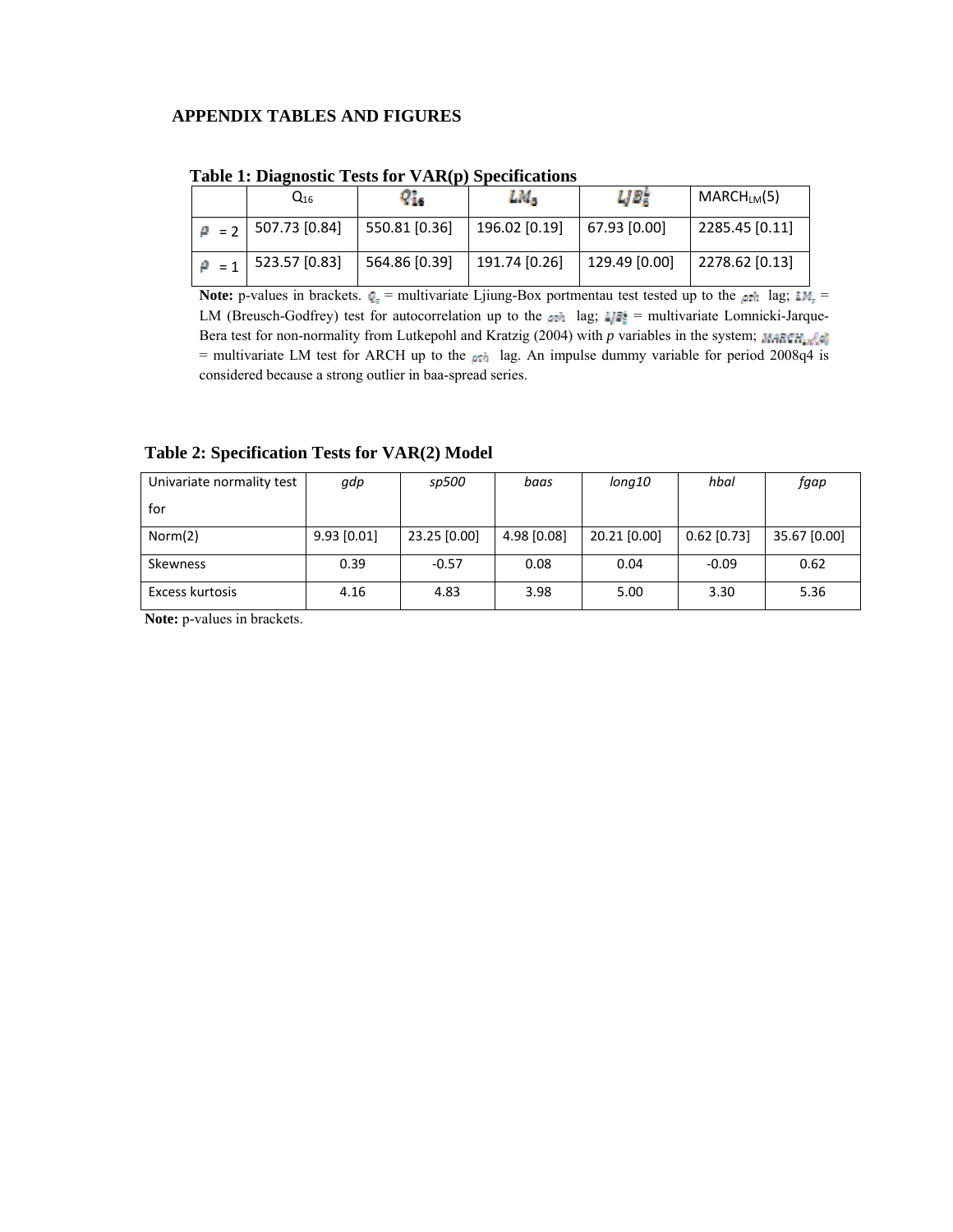

**Figure 1: Sectors' Financial Balances Dynamic as a Percent of GDP** 





**Figure 2: Cyclical Component of PNS versus GDP Growth** 

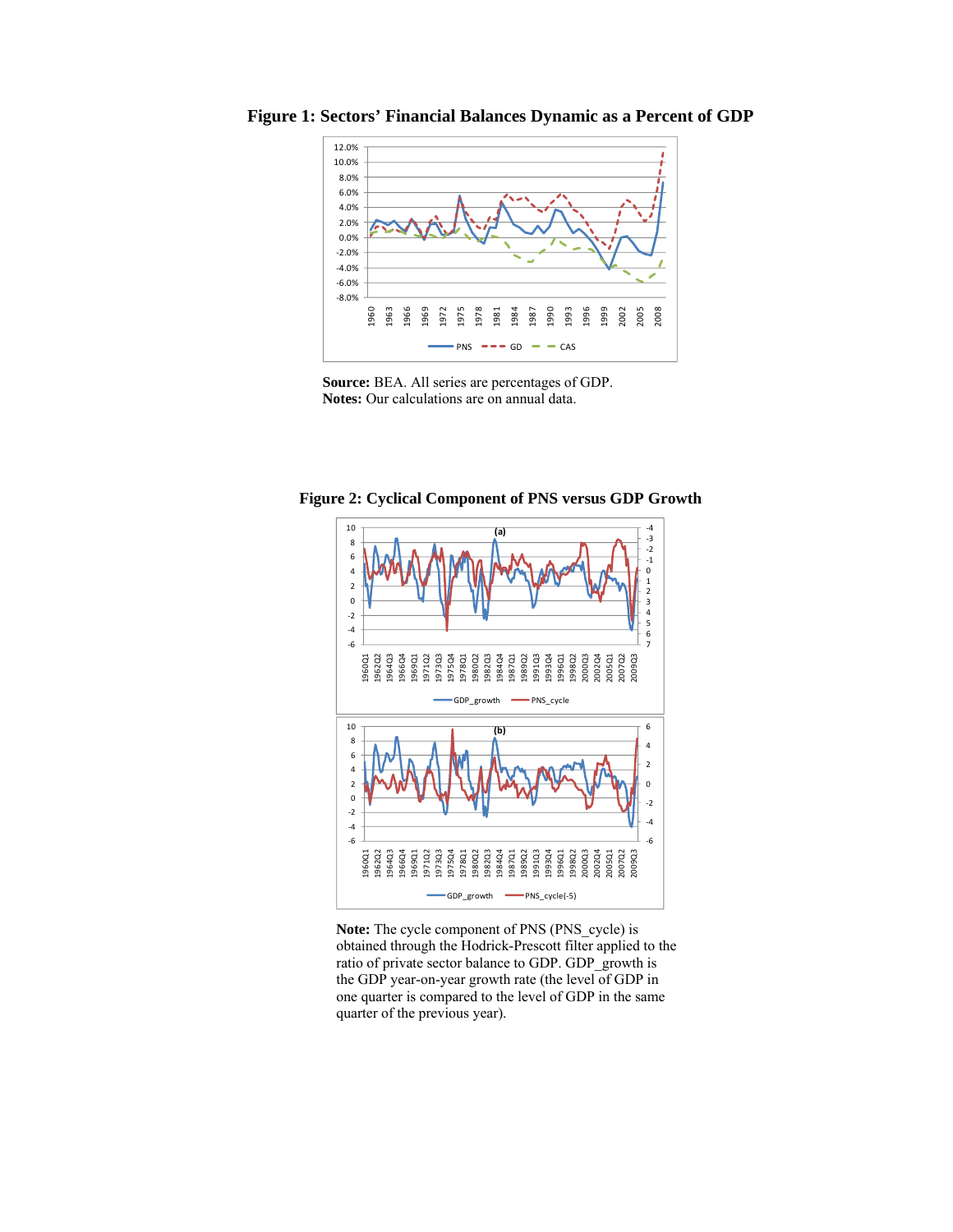

 **Figure 3: Time Series Used in VAR Estimation, 1980q1–2010q2**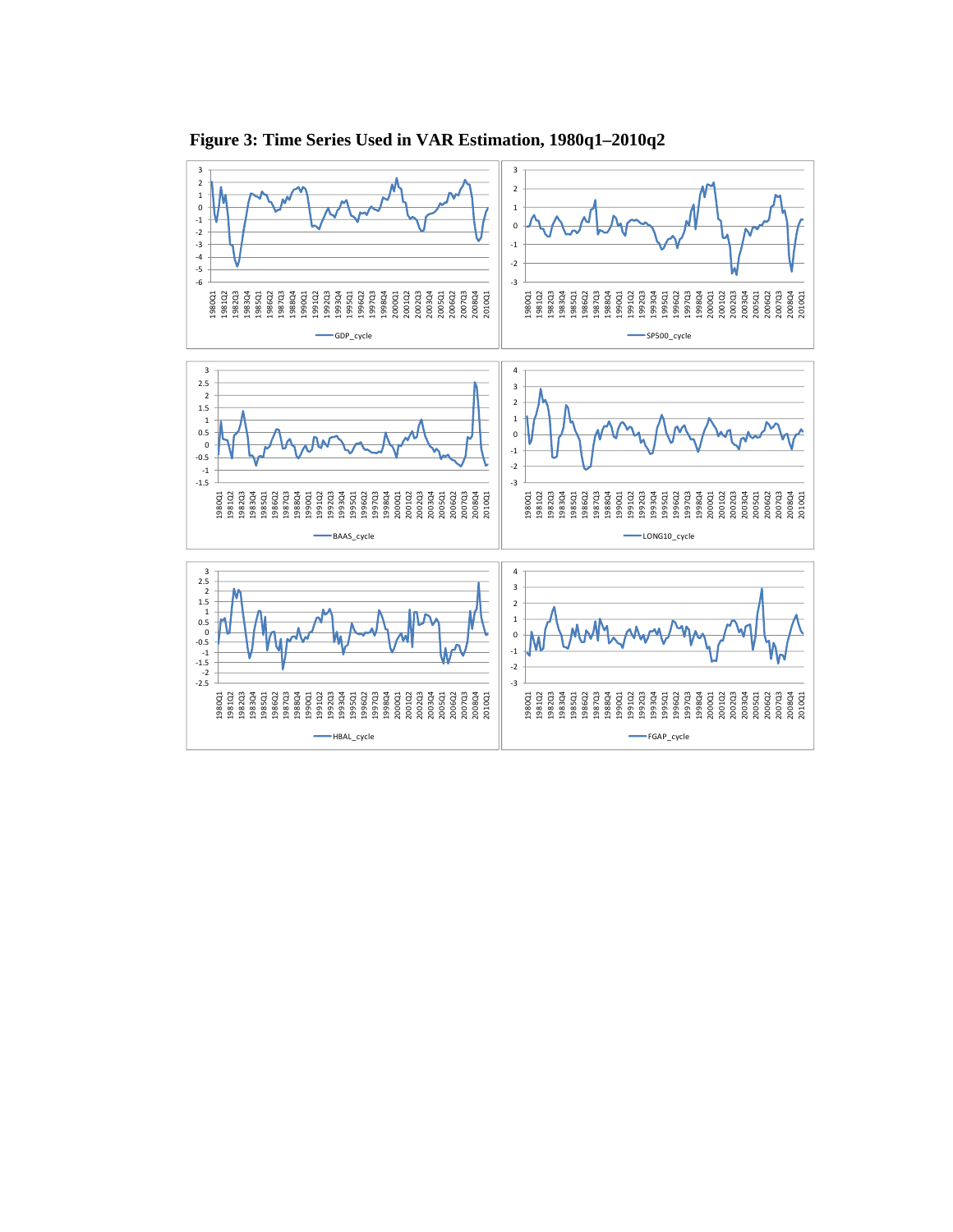

#### **Figure 4: Impulse Responses, Structural VAR**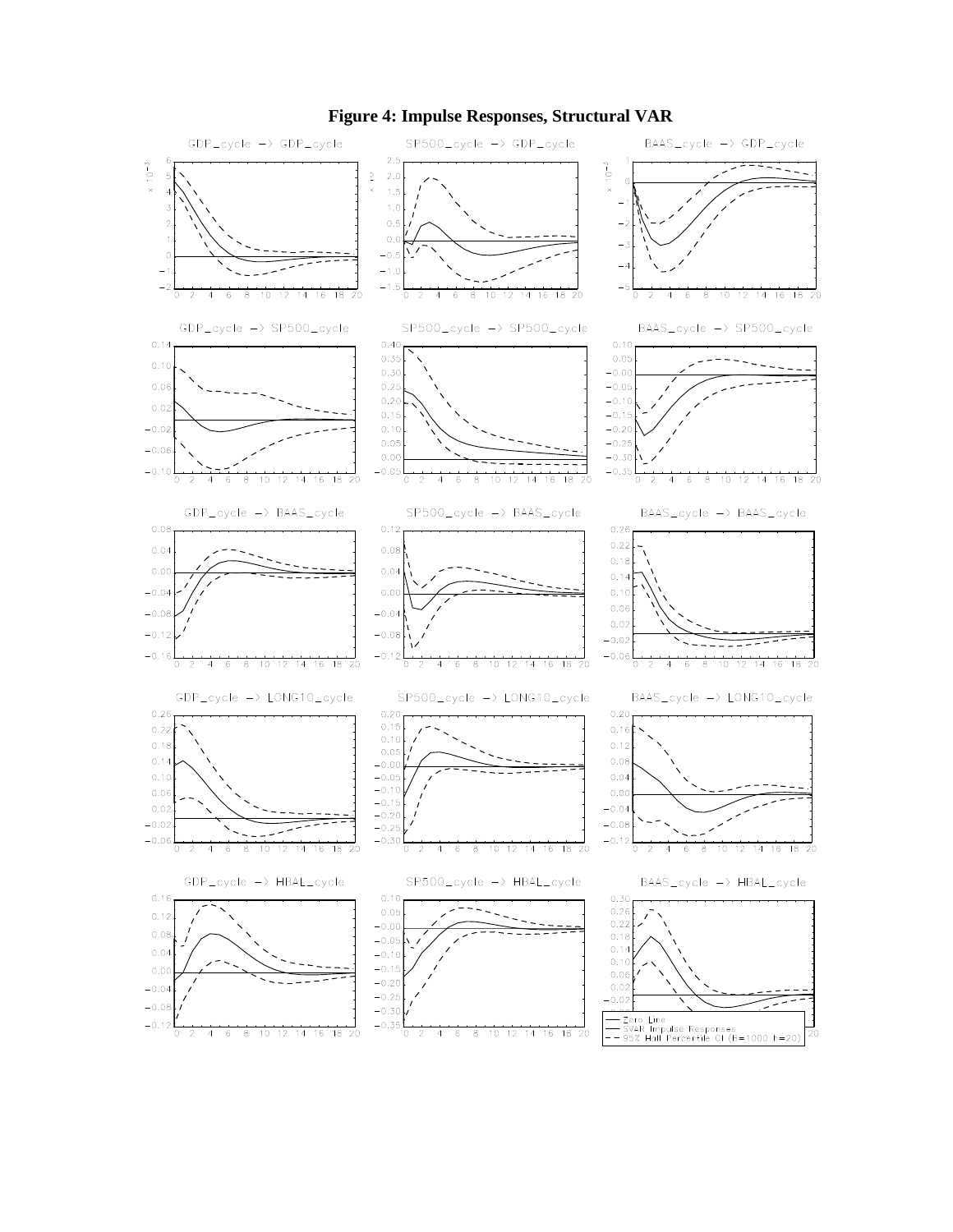